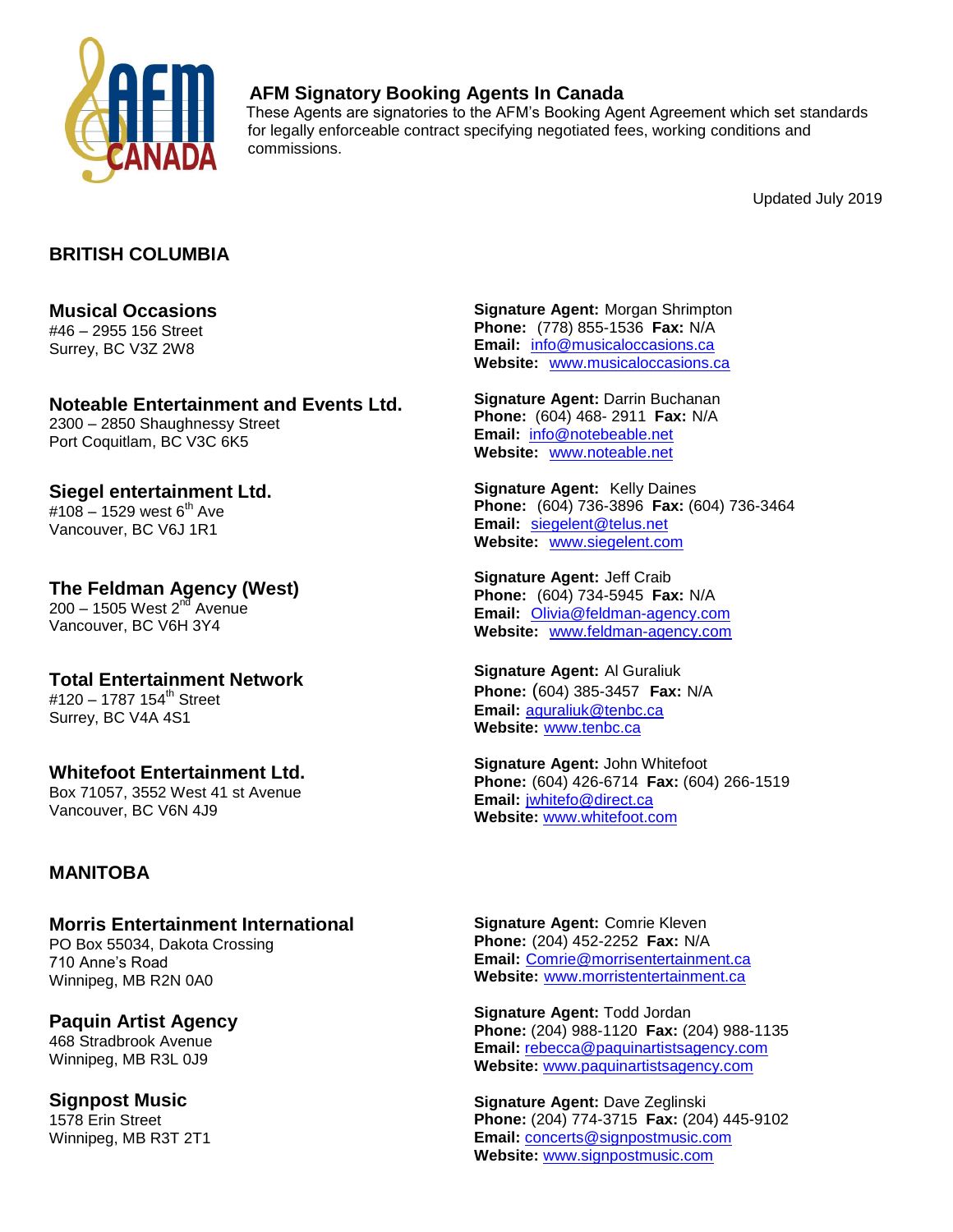#### **NOVA SCOTIA**

**BD Agency** 24 Rockwood Avenue Halifax, NS B3N 1X5

**Eastern Entertainment Agency** Box 31234 Halifax, NS B3K 5Y1

**EMD Artist Representation** 5 Oakwood Avenue Dartmouth, NS B2W 3C8

**Sherry Jones entertainment Consulting** Box 25072 RPO Clayton PK Halifax, NS B3M 4H4

**Steam Promotions** 93 Heathviews Drive Sydney, NS B1R 1S4

**Talent Source entertainment coordinators** 8 A Lakefront Road Dartmouth, NS B2Y 3C3

**Signature Agent:** Brookes Diamond **Phone:** (902) 492-4436 **Fax:** (902) 492-8383 **Email:** [fiona@brookesdiamond.com](mailto:fiona@brookesdiamond.com) **Website:** [www.drumsshow.ca](http://www.drumsshow.ca/)

**Signature Agent:** Brian Doherty **Phone:** (902) 471-4889 **Fax:** (902) 492-0164 **Email:** [brian@evansanddoherty.com](mailto:brian@evansanddoherty.com) **Website:** N/A

**Signature Agent :** Eric McDow **Phone :** (902) 434-7713 **Fax :** (902) 434-2559 **Email:** [emd@emd.ca](mailto:emd@emd.ca) **Website:** [www.biograhyonstage.com](http://www.biograhyonstage.com/)

**Signature Agent:** Wayne T. O'Connor **Phone:** (902) 454-4826 **Fax:** (902) 457-1187 **Email:** [whatwhatoconnor@gmail.com](mailto:whatwhatoconnor@gmail.com) **Website:** N/A

**Signature Agent:** John Cameron **Phone:** (902) 565-2050 **Fax:** N/A **Email:** [dinkydon3@yahoo.com](mailto:dinkydon3@yahoo.com) **Website:** N/A

**Signature Agent:** Marcel Cloutier **Phone:** (902)420-9551 **Fax:** (902)420-9558 **Email:** [info@talentsource.ca](mailto:info@talentsource.ca) **Website:** [www.talentsource.ca](http://www.talentsource.ca/)

#### **ONTARIO**

**APA Canada Inc** 129 John St. Toronto, ON M5V 2E2

**Attila Glatz Concert Productions Inc.** 77 Bloor Street West Suite 1801 Toronto, ON M5S 1M2

**Bam! Baird Artists Management** PO Box 597 Alliston, ON L9R 1V7

**Booking House Inc.** 4652 James Austin Drive Mississauga, ON L4Z 4H1

**Signature Agent:** Jean Wilkinson **Phone:** (416) 646-7373 **Fax:** N/A **Email:** [jwilkinson@apa-agency.com](mailto:jwilkinson@apa-agency.com) **Website :** [www.apa-agency.com](http://www.apa-agency.com/)

**Signature Agent:** Attila Glatz **Phone:** (416) 323-1403 **Fax:** N/A Email: [glatzl@glatzconcerts.com](mailto:glatzl@glatzconcerts.com) **Website:** [www.glatzconcerts.com](http://www.glatzconcerts.com/)

**Signature Agent:** Wayne Gilpin **Phone:** (416) 887-2151 **Fax:** (800) 867-3281 **Email:** [robert@bairdartists.com](mailto:robert@bairdartists.com) **Website:** [www.bairdartists.com](http://www.bairdartists.com/)

**Signature Agent:** Andy Lapointe **Phone:** (905) 755-1927 **Fax:** (905) 755-1928 **Email:** [info@bookinghouse.com](mailto:info@bookinghouse.com) **Website:** [www.bookinghouse.com](http://www.bookinghouse.com/)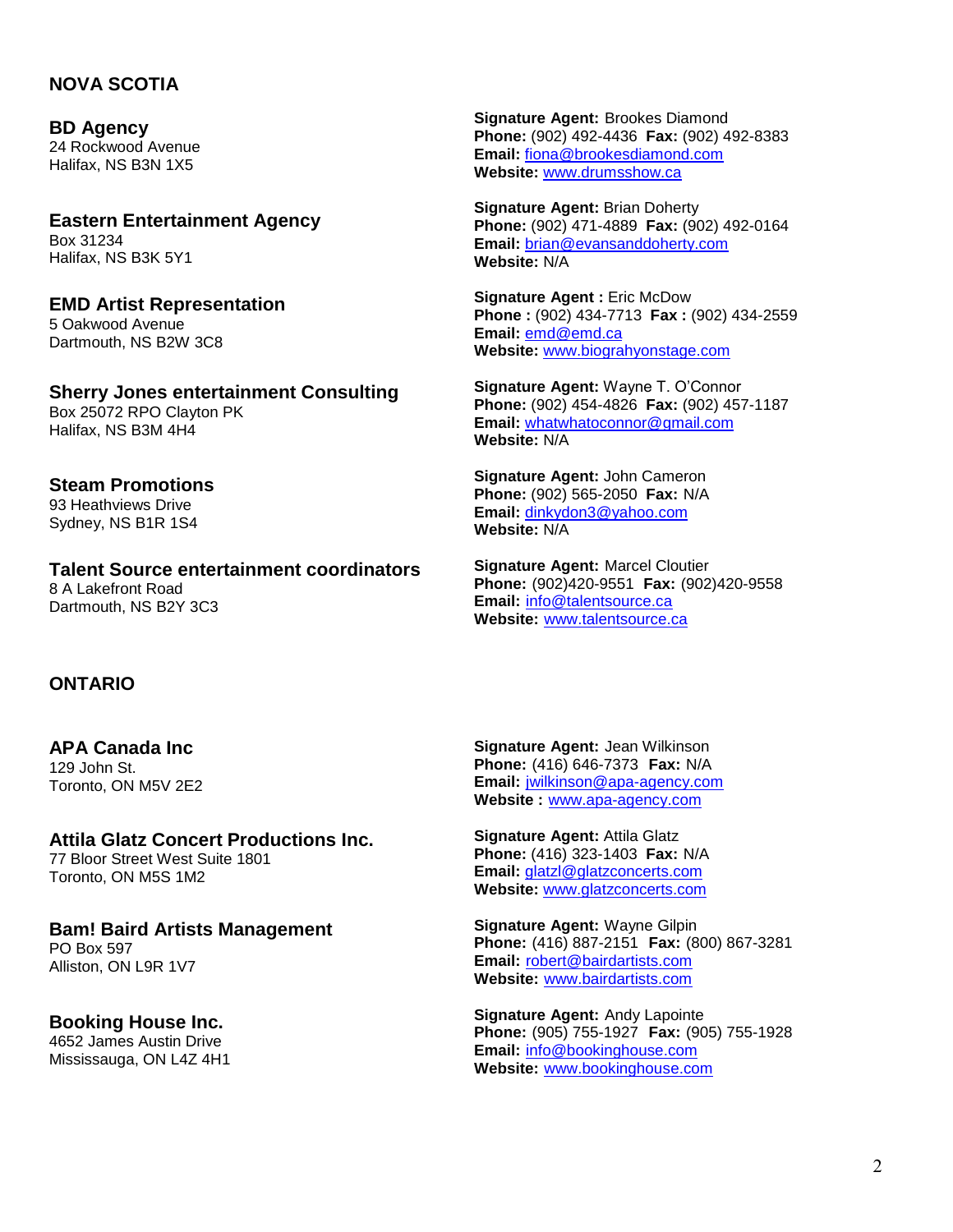**Continental entertainment** 264 Welland Avenue., Unit 2R St. Catherines, ON L2R 2P8

**Diamond Music Agency** 37 Warren Avenue Hamilton ,ON L9A 3C7

**Double Music** 8234 Lamont Avenue Niagara Falls, ON

**Eclectic Events International Inc.** 208 Andona Crescent Toronto, ON M1C 5J8

**Idea – Ian Davies Entertainment Agency** 1784 Ironwood road London, ON N6K 5C7

**JMA Talent**  716 – 115 George St Oakville, ON L6J 0A2

**Laurie-Ann Entertainment Agency Ltd** 7 Rayburn Street Kanata, ON K2K 3K8

**Modica Music Ltd.** 16 Milverton Blvd Toronto, ON M4J 1T6

**Paquin Artists Agency** 219 Dufferin St., Suite 206B Toronto, ON M6K 3J1

**Rocklands Entertainment Canada Inc.** PO Box 1282 Peterborough, ON K9J 7H5

**Stars on Stage** 219-25 Kingsbridge garden circle Mississauga, ON L5R 4B1

**Talk of Town/The Jazz Connection** 12 Hillholm Road Toronto, ON M5P 1M2

**Signature Agent:** Daniel Dube **Phone:** (905) 397-0878 **Fax:** (905) 397-7636 **Email:** [dan@continentalentertainment.ca](mailto:dan@continentalentertainment.ca) **Website:** [www.continentalentertainment.ca](http://www.continentalentertainment.ca/)

**Signature Agent:** Stefan T. Sobolewski Jr. **Phone:** (905) 385-8332 **Fax:** (905) 385-8332 **Email:** [stefans\\_1979@hotmail.com](mailto:stefans_1979@hotmail.com) **Website:** N/A

**Signature Agent:** Rick Richardson **Phone:** (905) 354-8053 **Fax:** N/A **Email:** [gtrpcr@vaxxine.com](mailto:gtrpcr@vaxxine.com) **Website:** [www.theguitarpicker.com](http://www.theguitarpicker.com/)

**Signature Agent:** Carolyn Luscombe **Phone:** (416) 413-7887 **Fax:** (416) 208-9100 **Email:** [info@eclecticeventsintl.com](mailto:info@eclecticeventsintl.com) **Website:** [www.eclecticeventsintl.com](http://www.eclecticeventsintl.com/)

**Signature Agent:** Ian Davies **Phone:** (519) 319-5847 **Fax:** (519) 473-2099 **Email:** [idea.concerts@gmail.com](mailto:idea.concerts@gmail.com) **Website:** [www.iandavies.com](http://www.iandavies.com/)

**Signature Agent:** Jeff Andrusky **Phone:** (647) 847-4177 **Fax:** (866) 840-0434 **Email:** [jeff@jmatalent.com](mailto:jeff@jmatalent.com) **Website:** [www.jmatalent.com](http://www.jmatalent.com/)

**Signature Agent:** Ronald Sparling **Phone:** (613) 592-3208 **Fax:** N/A **Email:** [la\\_entertainment@hotmail.com](mailto:la_entertainment@hotmail.com) **Website:** [www.laurie-annentertainment.com](http://www.laurie-annentertainment.com/)

**Signature Agent:** Roberto Occhipinti **Phone:** (416) 465-8713 **Fax:** (416) 456-0143 **Email:** [roberto@modicamusic.com](mailto:roberto@modicamusic.com) **Website:** [www.modicamusic.com](http://www.modicamusic.com/)

**Signature Agent:** Julien Paquin **Phone :** (416) 962-8885 **Fax :** (416) 962-3334 **Email :** [Meaghan@paquinartistsagency.com](mailto:Meaghan@paquinartistsagency.com) **Website :** [www.paquinartistsagency.com](http://www.paquinartistsagency.com/)

**Signature Agent:** Brian W. Edwards **Phone:** (705) 743-7354 **Fax:** (905) 248-1241 **Email:** [bwe6262@gmail.com](mailto:bwe6262@gmail.com) **Website:** [www.rocklandsentertainment.com](http://www.rocklandsentertainment.com/)

**Signature Agent:** Sandra M.Gold **Phone:** (905) 507-3422 **Fax**: (905) 276-9901 **Email:** [sgoldtele@sympatico.ca](mailto:sgoldtele@sympatico.ca) **Website:** [www.starsonsonstageinc.com](http://www.starsonsonstageinc.com/)

**Signature Agent:** Marlene Weller **Phone:** (416) 654-3009 **Fax:** (416) 482-1820 **Email:** [mjazzweller@rogers.com](mailto:mjazzweller@rogers.com) **Website:** N/A